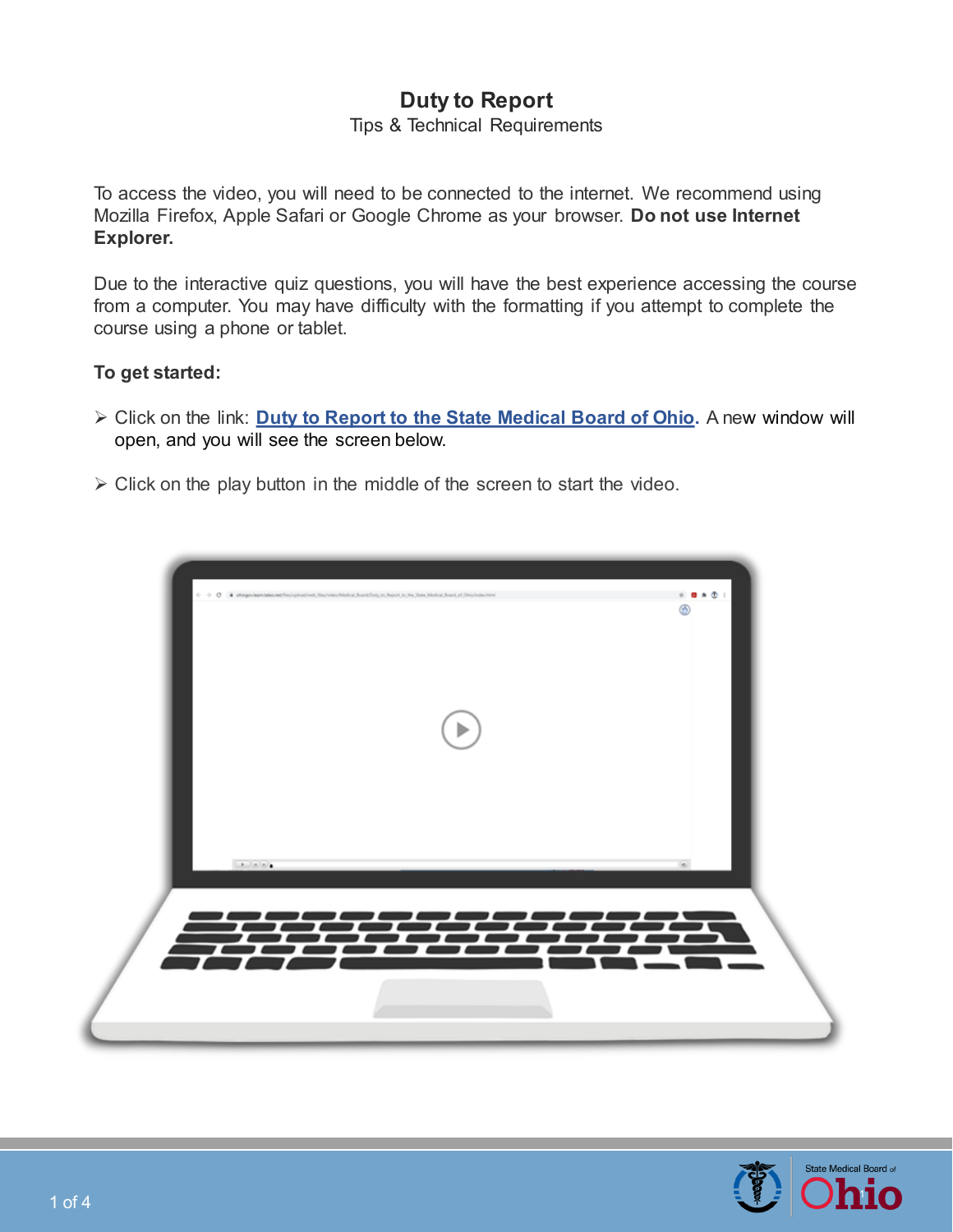$\triangleright$  The course is divided into three main sections with interactive questions following. Please keep in mind, it may take several seconds for the videos to load when you launch a new section. If you see the loading screen below, wait for the video to finish loading. If the video does not fully load in 60 seconds, try refreshing the page by clicking on the arrow that forms a circle in the top left corner.



 $\triangleright$  You can use the buttons at the bottom of the screen to navigate the course:



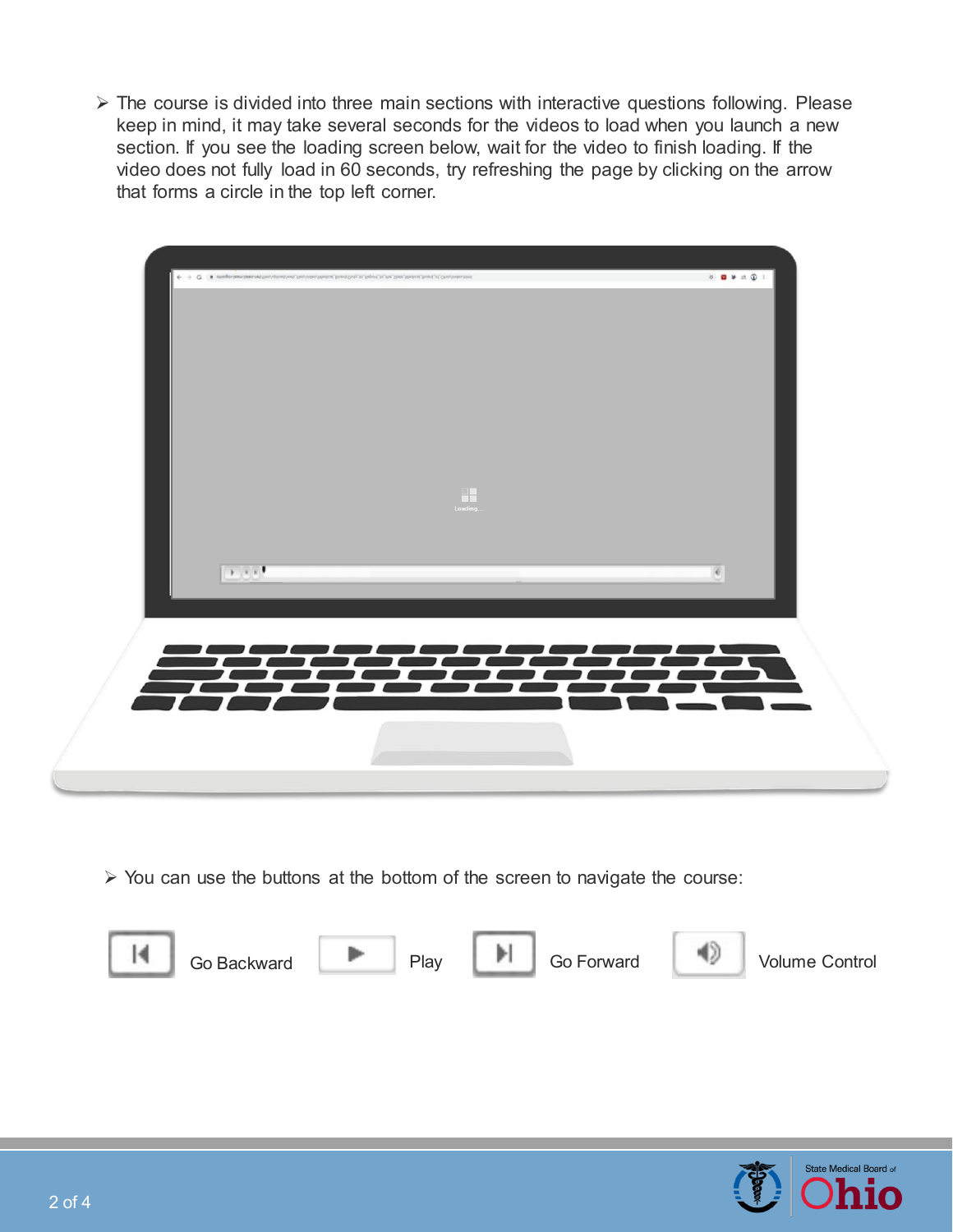At the end of the course, you will be directed to a certificate of completion. Click on the red banner labeled "Download your Certificate of Course Completion Here."





O